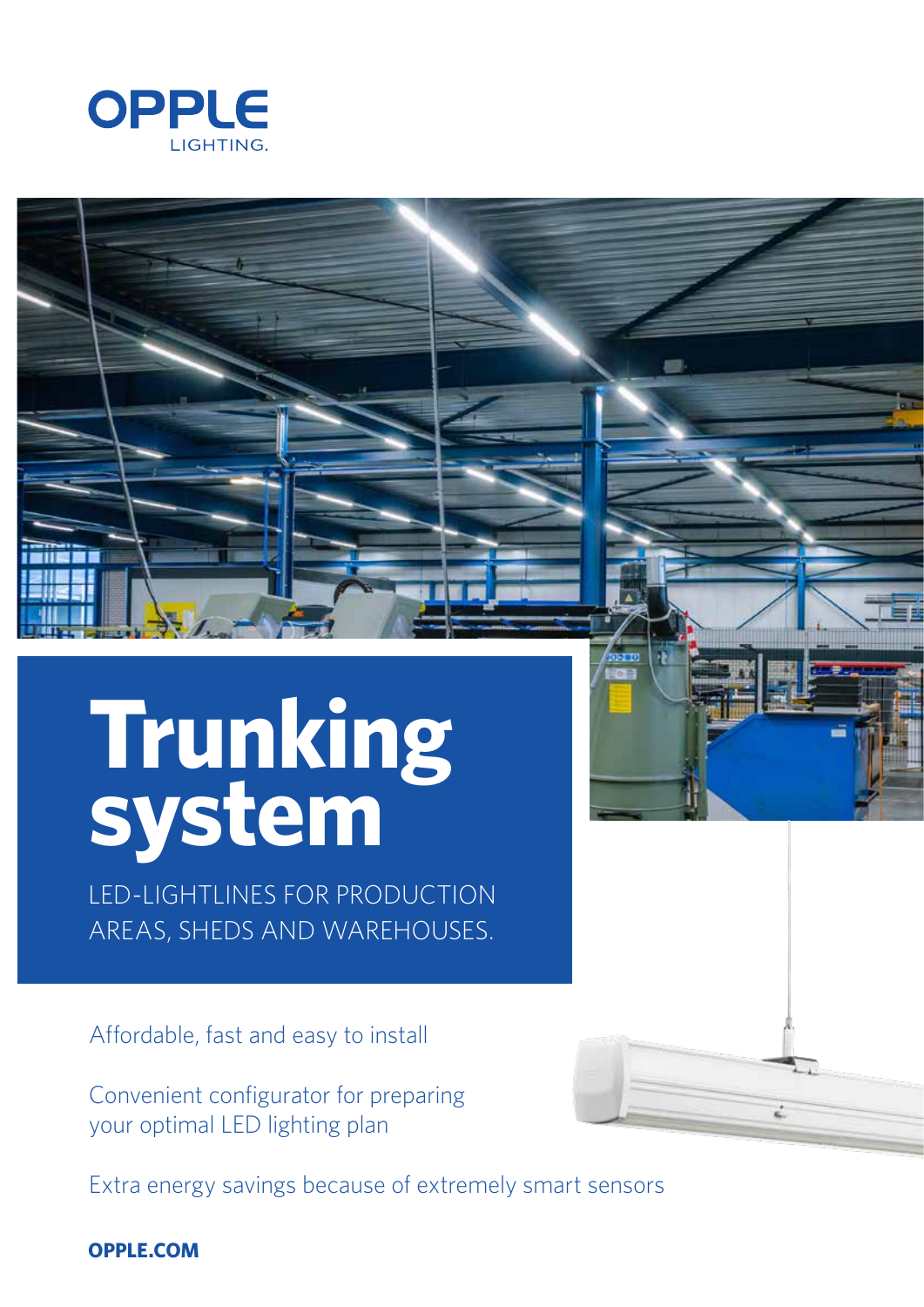OPPLE offers a clearly structured range of affordable and highly effective LED-lightline systems with matching accessories that can be used in any application. As a result, OPPLE's LED-lightline system simultaneously satisfies the requirements of the user, system administrator and installer. The system is not only characterized by comfortable light, high efficiency, simple installa tion and of course competitive pricing, but also by extremely smart sensors that deliver additional energy savings. Use OPPLE's LED-lightline system and calculate how much (extra) energy you can save for your customer today.





**the usual LED-lightline applications**

## **"Extremely easy and quick to install,** all you need is a cable stripper."

<sup>F</sup>FICIENC<sup>Y</sup>

 $\mathbf{F}_{\mathbf{r}}$ 

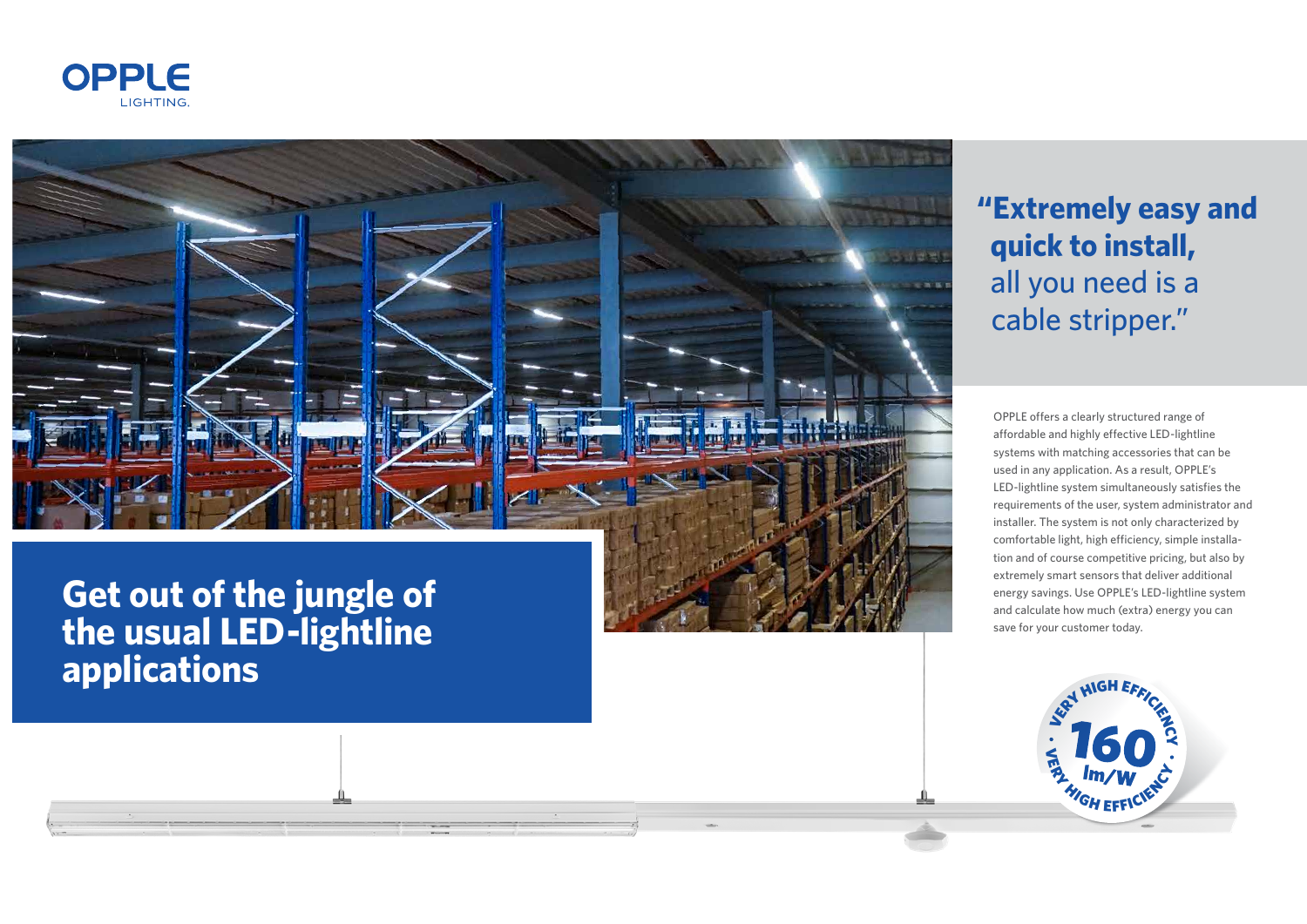



perfectly uniform results."

#### **OPPLE LED-lightline system guarantees you:**

• simple assembly, thanks to the handy carrier-profile arrangement and LED modules that you click together quickly and easily • a clearly structured product range that covers 95% of the application envelope; stress-free selection

• guaranteed, substantial energy savings thanks to efficient 160 lm/W LED lighting • additional energy savings thanks to the DALI dimmable LED modules and the flexible smart sensors

### **Easy & fast**

Put together your LED-lightline system quickly and easily based on OPPLE's clearly structured range. This is a complete family of carrier-profile LED-lightline systems, LED modules, sensors, various mounting options and stylish covers. The parts are all practical and functional, beautifully designed and extremely affordable. The LED-lightline system is always quick to assemble because the carrier-profile bases are fully pre-wired and feature a convenient, seamless click-at tachment arrangement. Even connecting to the mains electricity supply is easy: via a feed-in box or the connection at the top.

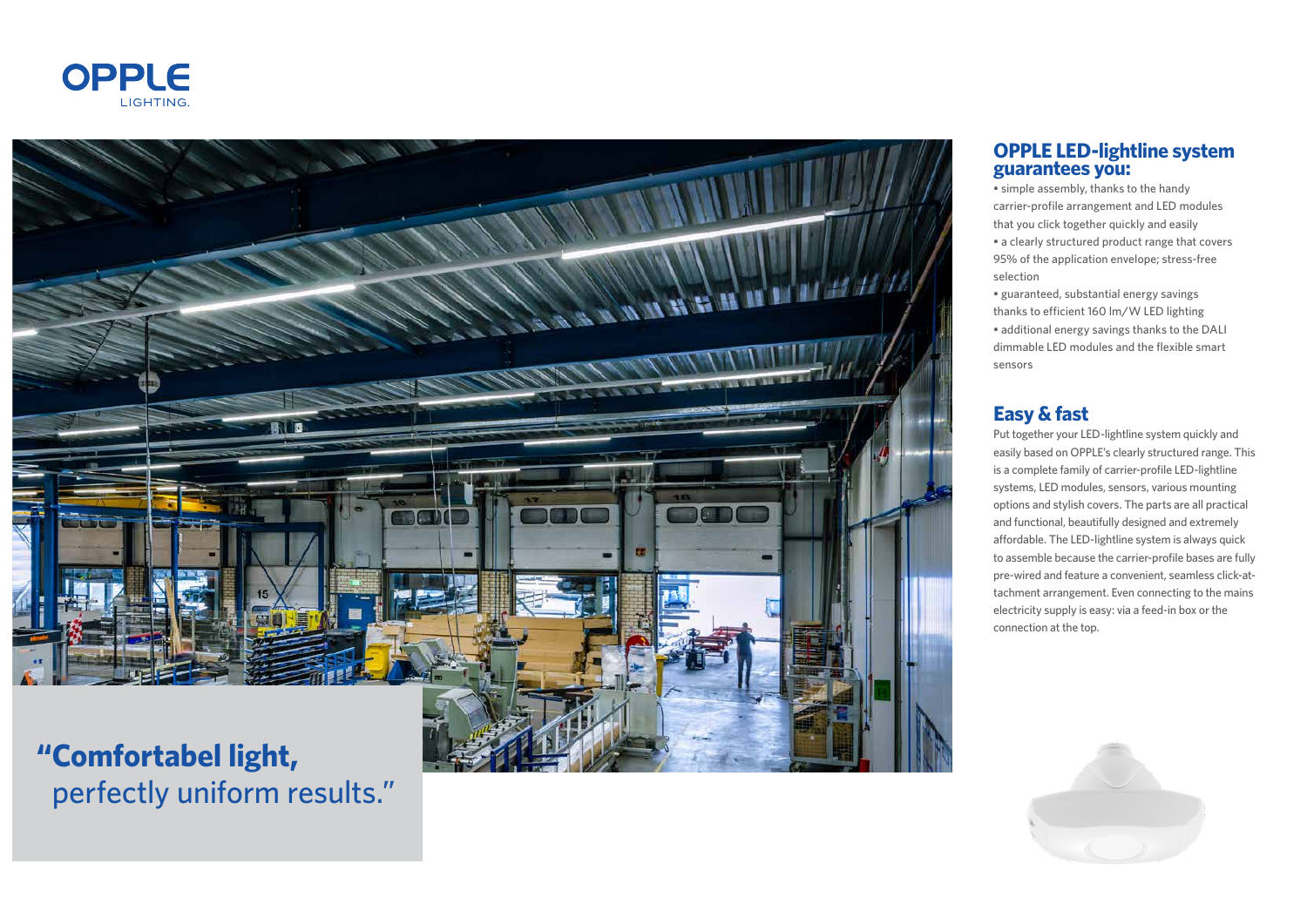

#### **Smart sensors for additional energy savings**

OPPLE's dimmable LED-lightline system uses the widespread DALI protocol. The sensors react promptly to movement and the available level of daylight. As a result, the light output is continuously controlled based on the presence of people and the level of activity. This control feature guarantees you extra energy savings.

### **The range**

OPPLE's LED-lightline system gives you a choice of four different beam angles and three handy mounting methods. Mount the LED-lightlines using a chain, a steel cable that can be adjusted in length (maximum of 3 metres) or fix them directly to the ceiling with a mounting clip.

## EASY **Online configurator**

## "The trunks **click together smoothly**, without visible joints."

#### **50% LED-module allocation 33% LED-module allocation** PARTS REQUIRED FOR ONE LED-LIGHTLINE WITH PARTS REQUIRED FOR ONE LED-LIGHTLINE WITH

| 1.5 metre<br>LED-module    |                                        | 1.5 metre<br>blind plate | 1.5 metre<br>LED-module                  | 1.5 metre<br>blind plate            |                                  | 1.5 metre<br>blind plate<br>LED-module |                              | 1.5 metre<br>LED-module                    |
|----------------------------|----------------------------------------|--------------------------|------------------------------------------|-------------------------------------|----------------------------------|----------------------------------------|------------------------------|--------------------------------------------|
| <b>Trunk</b><br>length (m) | <b>Number of</b><br><b>LED modules</b> | Number of<br>3m trunks   | <b>Number of</b><br><b>3m end trunks</b> | <b>Number of</b><br>1.5m end trunks | <b>Number of</b><br>blind plates | <b>Number of</b><br>feed-in boxes      | <b>Number of</b><br>end caps | <b>Minimum number</b><br>of hanging points |
| 1.5                        |                                        | $\circ$                  | $\circ$                                  | $\overline{1}$                      | $\circ$                          | $\mathbf{1}$                           |                              | $\overline{2}$                             |
| 4,5                        | $\overline{2}$                         | $\mathbf{1}$             | $\Omega$                                 | 1                                   |                                  | 1                                      |                              | $\overline{2}$                             |
| 7.5                        | 3                                      | $\overline{2}$           | $\circ$                                  |                                     | $\overline{2}$                   | $\mathbf{1}$                           |                              | 3                                          |
| 10.5                       | $\overline{4}$                         | 3                        | $\circ$                                  | $\overline{1}$                      | 3                                | 1                                      | 1                            | $\overline{4}$                             |
| 13.5                       | 5                                      | $\overline{4}$           | $\circ$                                  |                                     | $\overline{4}$                   | 1                                      |                              | 5                                          |
| 16.5                       | 6                                      | 5                        | $\Omega$                                 |                                     | 5                                | 1                                      | 1                            | 6                                          |
| 19.5                       | 7                                      | 6                        | $\circ$                                  |                                     | 6                                | 1                                      |                              | $\overline{7}$                             |
| 22.5                       | 8                                      | $\overline{7}$           | $\Omega$                                 | h                                   | $\overline{7}$                   | $\mathbf{1}$                           | 1                            | 8                                          |
| 25.5                       | 9                                      | 8                        | $\circ$                                  |                                     | 8                                | 1                                      |                              | 9                                          |
| 28.5                       | 10                                     | 9                        | $\bigcap$                                | $\overline{1}$                      | 9                                | 1                                      | 1                            | 10 <sup>1</sup>                            |
| 31.5                       | 11                                     | 10 <sup>°</sup>          | $\Omega$                                 | 1                                   | 10 <sup>°</sup>                  | $\overline{1}$                         |                              | 11                                         |
| 34.5                       | 12                                     | 11                       | $\Omega$                                 | $\overline{1}$                      | 11                               | 1                                      | 1                            | 12                                         |
| 37.5                       | 13                                     | 12                       | $\circ$                                  |                                     | 12                               | 1                                      | 1                            | 13                                         |
| 40.5                       | 14                                     | 13                       | $\Omega$                                 |                                     | 13                               | 1                                      |                              | 14                                         |

| 1.5 metre<br>1.5 metre<br>LED-module |                                        | blind plate                   | 1.5 metre<br>blind plate          | 1.5 metre<br>LED-module             | 1.5 metre<br>blind plate         |                                   | 1.5 metre<br>blind plate | 1.5 metre<br>LED-module                    |
|--------------------------------------|----------------------------------------|-------------------------------|-----------------------------------|-------------------------------------|----------------------------------|-----------------------------------|--------------------------|--------------------------------------------|
| <b>Trunk</b><br>length (m)           | <b>Number of</b><br><b>LED modules</b> | <b>Number of</b><br>3m trunks | <b>Number of</b><br>3m end trunks | <b>Number of</b><br>1.5m end trunks | <b>Number of</b><br>blind plates | <b>Number of</b><br>feed-in boxes | Number of<br>end caps    | <b>Minimum number</b><br>of hanging points |
| 1.5                                  |                                        | $\overline{O}$                | $\circ$                           | $\mathbf{1}$                        | $\circ$                          |                                   |                          | $\overline{2}$                             |
| 6.0                                  | $\overline{2}$                         | $\mathbf{1}$                  |                                   | $\Omega$                            | $\overline{2}$                   | $\overline{1}$                    |                          | 3                                          |
| 10.5                                 | 3                                      | 3                             | $\circ$                           |                                     | $\overline{4}$                   |                                   |                          | $\overline{4}$                             |
| 15.0                                 | $\overline{4}$                         | 4                             |                                   | $\Omega$                            | 6                                | $\overline{1}$                    |                          | 6                                          |
| 19.5                                 | 5                                      | 6                             | $\Omega$                          | $\mathbf{1}$                        | 8                                |                                   |                          | $\overline{7}$                             |
| 24.0                                 | 6                                      | 7                             |                                   | $\Omega$                            | 10                               |                                   |                          | 9                                          |
| 28.5                                 | $\overline{7}$                         | 9                             | $\Omega$                          | $\mathbf{1}$                        | 12                               |                                   |                          | 10 <sup>°</sup>                            |
| 33.0                                 | 8                                      | 10                            |                                   | $\bigcap$                           | 14                               |                                   |                          | 12                                         |
| 37.5                                 | 9                                      | 12                            | $\circ$                           |                                     | 16                               |                                   |                          | 13                                         |
| 42.0                                 | 10                                     | 13                            | $\overline{a}$                    | $\Omega$                            | 18                               | $\overline{1}$                    |                          | 15                                         |



OPPLE has created a LED-lightline configurator especially for the OPPLE LED-lightline system. You can use this tool to determine the optimum LED-lightline system for your factory unit, shed or warehouse. You know immediately how much energy you will save, the optimum combination of products that you require and the payback period for your investment.

Do you require assistance? Please contact our service desk in order to calculate your optimum OPPLE LED line-lighting plan using our service line, 088 0567888 (during office hours), or send an email to service@opple.com. The LED-lightline configurator is available on our website: OPPLE.com